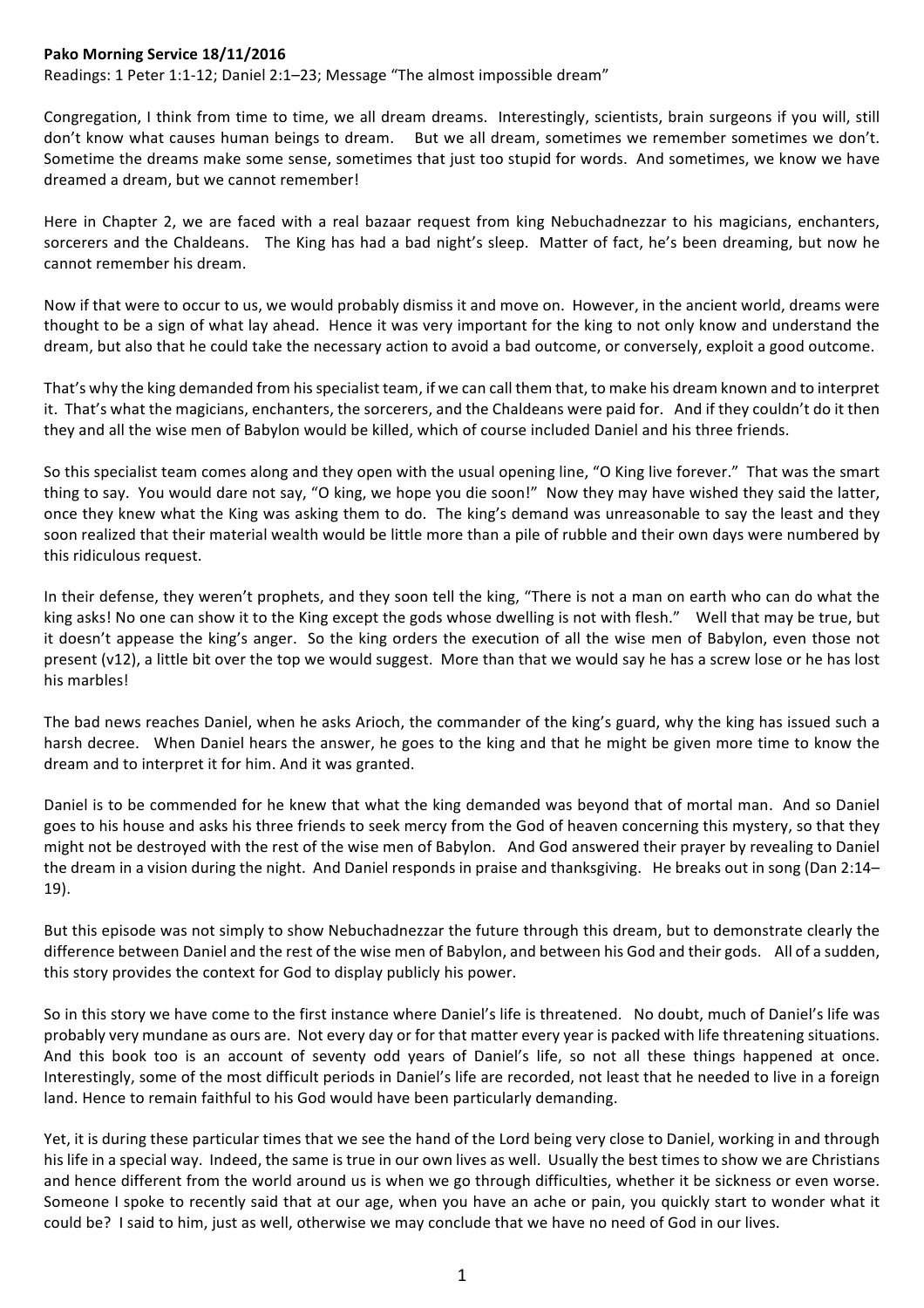The Apostle Peter reminds us that trials come so that our faith which is of greater worth than gold, may be proved genuine and may result in praise, glory and honour when Jesus Christ is revealed (1 Peter 1:7). In this chapter, God puts on display the difference between Daniel and those around him. In fact, the triumph of Daniel's wisdom provided by God over the wisdom of the Babylonians is the primary point of this chapter, emphasizing what we previously saw in Chapter 1. We were reminded in Chapter 1 that the king had found Daniel and his three friends ten times better than all the others because of God's blessing. I want you to also notice God's blessing on Daniel in this chapter.

In the first place, God showed his power and blessing on Daniel by granting him initial favour before King Nebuchadnezzar. When the king's wise men asked the king to tell them his dream the king accuses them of wasting his time for he had already told that he didn't know and wanted them to tell him the dream (2:7–9). Yet when Daniel asked for extra time to interpret the dream, he is not accused of wasting the king's time or prolonging the inevitable, but he receives what he asked from the king.

And then Daniel goes home and along with his three friends prays for mercy and that God would give him an answer to what Nebuchadnezzar dreamed and how to interpret it. Again, what an exemplary thing to do. We human beings are not so good at depending entirely of God. So often God and prayer are the last resort. Only when all human means of support are gone, we might think to commit things to God in prayer.

But who could be better to turn to in a time of trial? Who is like the Lord as a helper and deliverer? Yes, sometimes he doesn't deliver us from our trials in the way that he delivers Daniel and his friends. Sometimes he delivers us by walking through the fiery trial with us, rather than saving us out of it (cf. Hebrews 11). In this case, however, the Lord answered Daniel's prayer by revealing the mystery to him (Dan. 2:19).

Yet Daniel did not immediately rush off to Nebuchadnezzar with the answer. Even with his life in the balance, Daniel took the time to give thanks to God for the answer he had received. Again, an exemplary thing to do. So often we pray passionately for a deliverance from our trials, but when that deliverance comes, we fail to return our thanks to God. Like nine out of ten of the lepers healed by Jesus (Luke  $17:12-19$ ), we go on our way rejoicing that our problems are solved and forget to thank the very one who provided.

Not so Daniel. He takes the time to praise God for the awesome deliverance he has received before he brings the answer to the king. Now having mentioned some application let me just zero in a little more. First, as I said last week, although we can learn from Daniel, we're not Daniels. Who of us is going to say we are ten times wiser and smarter than the next guy. So where are we to find that wisdom for our own lives?

The Lord has revealed that wisdom to us in his Word, the Bible. We don't need to flounder around seeking to piece together our own wisdom when we have this book. We don't need to be able to interpret strange dreams. Instead, we need to prayerfully dive into its depths and ponder its profundity. We need to store it in our hearts and treasure its riches.

Oh, this is nothing new, but it is good to be reminded. For in practice, even as Christians, we often live our lives according to the wisdom of the world. If we pursued God's wisdom with half of the enthusiasm with which we seek to progress in the world, we would be much wiser than we are. If we spent even half the passion on seeking God that we spend on seeking amusement, or scrawling through Facebook, our lives would be far different from those of the people around us.

If we pursue God's wisdom with a passion, then we too, like Daniel, will be distinct from the culture around us, and we will be better able to give those around us the answer to questions that are beyond them. People around us may not be having the same dreams as Nebuchadnezzar, but they are nonetheless regularly faced with questions they cannot answer. "Why am I here? What happens to me when I die? How should I live in this world?"

The wisdom of the world cannot answer these deep questions. Only the wisdom of the world's Creator, found in Scripture can answer those questions. Therefore, like Daniel, thank and praise God for the richness of his word to us. Treasure it and share it with your neighbours when they are puzzled. Objectively, God's word tells me who God is and who I am, what I should believe about him, and how I should please him.

Subjectively, it gives us some clues on how to bring the good news of Jesus Christ. It gives me insight on how to love my wife and children and my fellow brother and sister in Christ! It helps me to prioritise life and work and entertainment and kingdom work. It gives me a peace that passes understating. Daniel recognized that God is able to guide indirectly through circumstances and, in this unique case, by dreams and visions as well as directly through the Word. We cannot be taught these things. They come to us when we spend time in God's word and prayer.